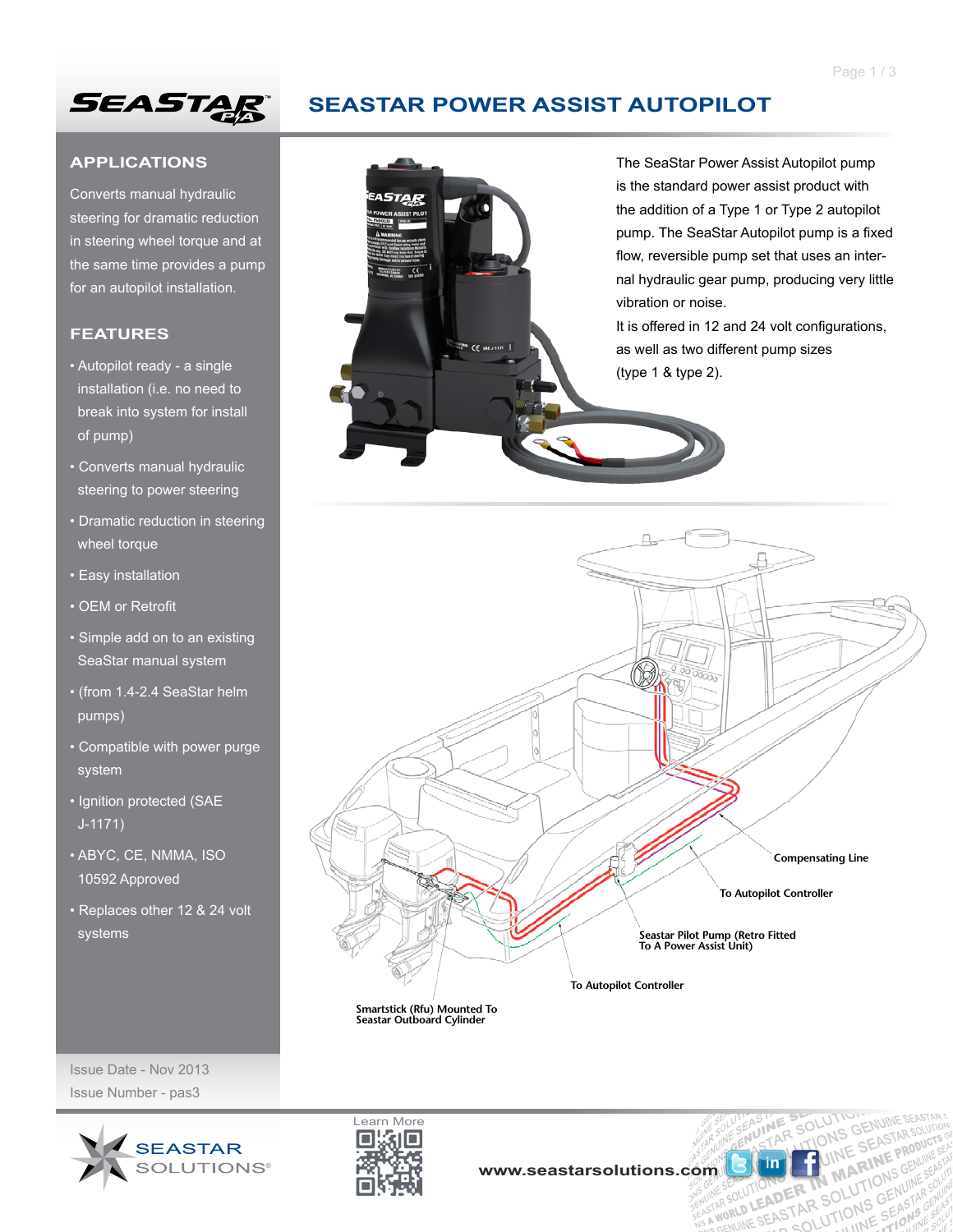

# **SEASTAR POWER ASSIST AUTOPILOT**

## **SPECIFICATIONS**

| Voltage                          | 12 or 24 volts                                    |  |
|----------------------------------|---------------------------------------------------|--|
| Fittings                         | Compatible w/ Standard SeaStar Hoses (HO51xx etc) |  |
| <b>WIRE DETAILS</b>              |                                                   |  |
| Length                           | 24"                                               |  |
| Gauge                            | 12 awg                                            |  |
| Connector                        | None - Bare Leads                                 |  |
| Oil Compatibility                | SeaStar Steering Fluid (MIL 5606)                 |  |
| Weight                           | 4.9 lbs (2.2 kg)                                  |  |
| <b>Autopilot Pump Sizes</b>      | Type 1: 60 in3/min (no-load)                      |  |
|                                  | Type 2: 100 in3/min (no-load)                     |  |
| Maximum Pressure                 | 1000 psi                                          |  |
| <b>Typical Current Draw</b>      | 12V Type 1: $4 - 8$ amps                          |  |
| (Depending on Application)       | 12V Type 2: $5 - 11$ amps                         |  |
|                                  | 24V Type 1: $2 - 4$ amps                          |  |
|                                  | 24V Type 2: $3 - 6$ amps                          |  |
| AUTOPILOT PUMP CYLINDER CAPACITY |                                                   |  |
| Type 1                           | 4.9 in3 - 12.5 in3                                |  |
| Type 2                           | $12.5$ in $3 - 21$ in $3$                         |  |

#### **ORDER INFORMATION**

| <b>ORDER INFORMATION</b>                          | PART No. |  |
|---------------------------------------------------|----------|--|
| (SeaStar PA unit complete with Pilot Pump fitted) |          |  |
| Standard SPA + type 1 12V pump                    | PA6010   |  |
| Standard SPA + type 2 12V pump                    | PA6020   |  |
| Standard SPA + type 1 24V pump                    | PA7010   |  |
| Standard SPA + type 2 24V pump                    | PA7020   |  |

Issue Date - Nov 2013 Issue Number - pas3